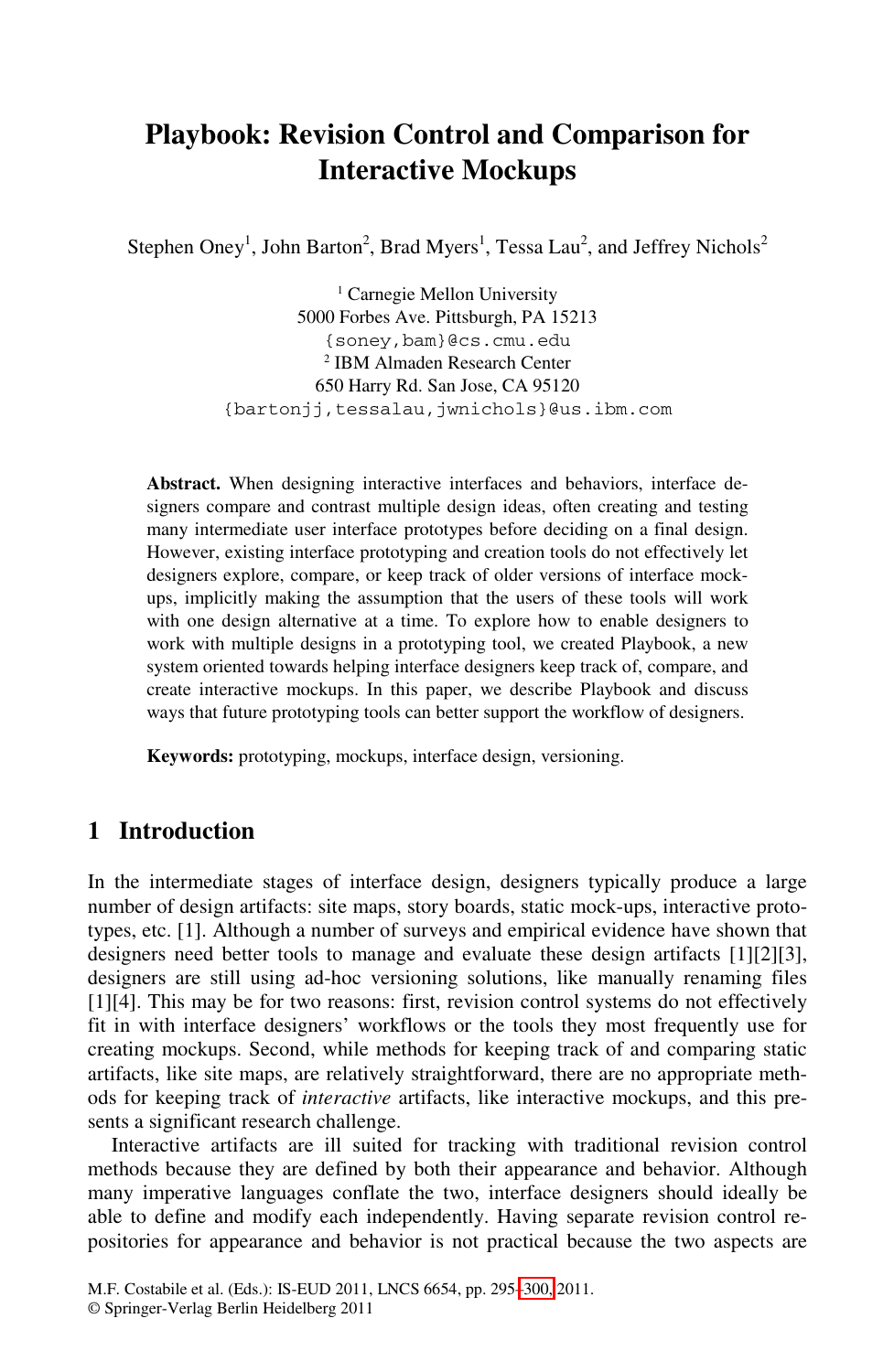interdependent. Particular revisions of the interface behavior are only compatible with a subset of the versions of the interface appearance because, for example, the code for the behavior will be dependent on the presence of specific interface elements in the appearance. Thus, a revision control system for interactive prototypes should be able to keep track of not only revisions of appearances and behaviors, but also compatibility between the two.

In addition to keeping track of revisions, a revision control system should enable comparisons to be made across different revisions. For static artifacts, this is largely a solved problem, as evidenced by the large number of textual and image-based difference systems. For interactive artifacts, however, comparisons between mockups are more difficult to make in a meaningful way, beyond changes in appearance, or beyond textual differences in the code responsible for the behavior.

We created Playbook to explore solutions to the aforementioned issues of revision tracking for interactive interface mockups. To manage revisions of both appearance and behavior, Playbook keeps track of layered images that define the appearance of the mockup and "scripts" that define the behavior of the mockup. To effectively fit in with interface designers' existing workflows and tools, Playbook allows designers to upload layered images quickly and directly from Photoshop. To add interactivity to these static layered images, Playbook uses a scripting language inspired by that of CoScripter [5], where high-level scripts describe the behaviors of a mockup. Our scripting language describes behaviors on a sufficiently high level that one script may be applied to mockups with very different appearances. Playbook scripts are grouped around the specific "tasks" that they enable the user of the interface to perform. For example, one task for a mockup of a movie rental website might be "rent a movie." Scripts grouped under this task describe how different interactive mockups react as the user goes through the steps of renting a movie. If the interface changes dramatically between revisions, very different scripts may be required to describe how the interface behaves when the user is performing a task. To allow interactive mockups to be compared, Playbook allows for mappings between these scripts within a task to define equivalent parts of different scripts, as is shown in Figure 1. This paper demonstrates that design tools can help designers manage and compare different revisions of interactive prototypes and presents Playbook, a tool for creating interactive prototypes that embodies this idea.

## **2 Related Work**

A number of tools have been created to enable the creation of interactive mockups of various fidelities, including Adobe's Flash Catalyst, DENIM [6], and Designer's Outpost [7]. However, our focus in Playbook is on how to enable revision tracking and comparison, rather than on how the interactive behaviors are defined originally. Playbook is only concerned with the language describing mockup behavior to the extent that it is simple enough to be used by interface designers without a programming background and allows for revision control and comparison between interactive mockups.

Other systems have been built with the intention of exploring and comparing designs. Cogtool [8] supports estimating expert performances on mockup user interfaces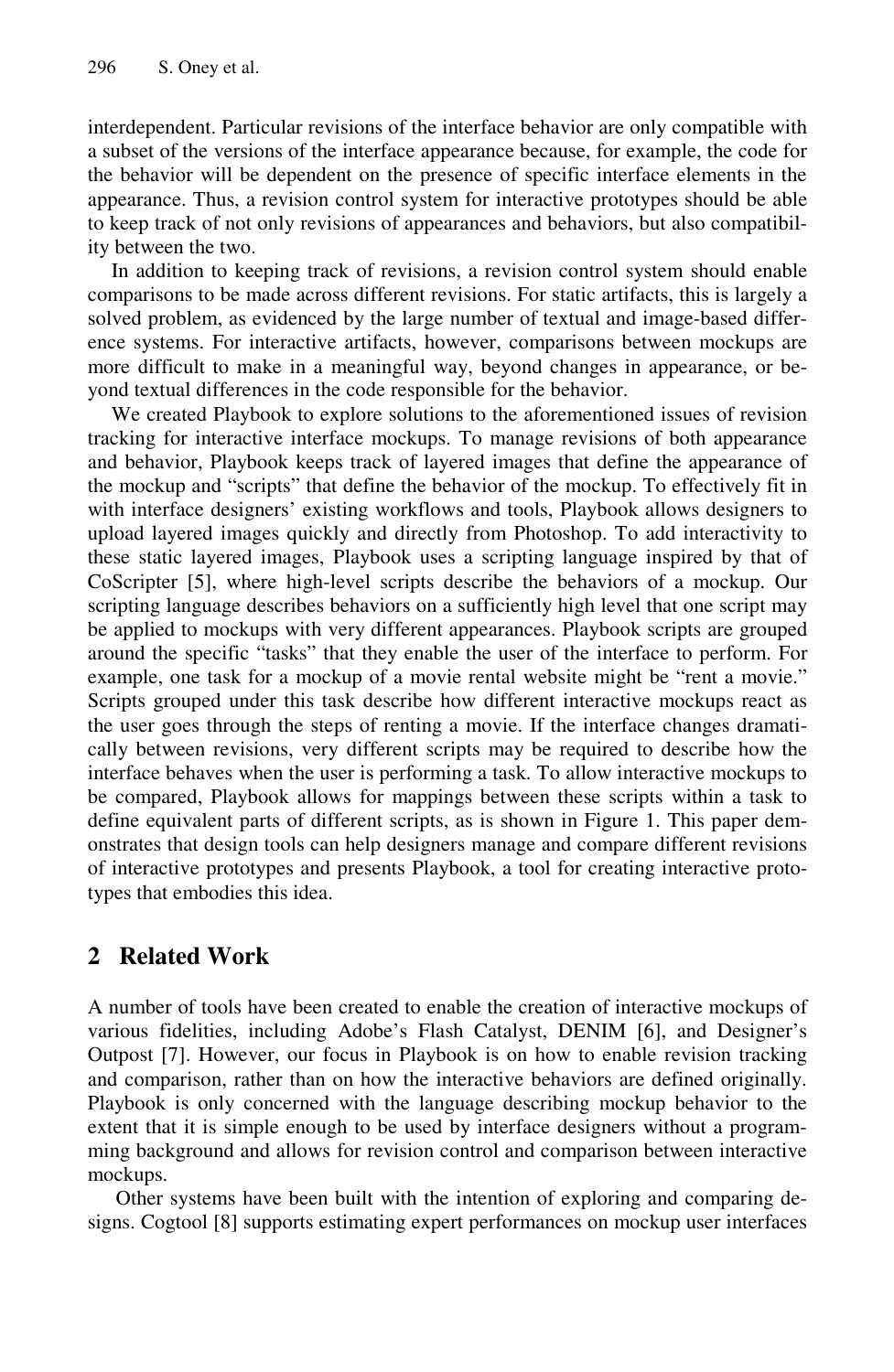and displays a grid of interface designs along with their performance in doing userspecified tasks. Whereas Cogtool allows interface designers to compare prototypes using task completion times, Playbook allows designers compare different prototypes more qualitatively by being able to interact with the prototypes side-by-side. Juxtapose [9] is another system that lets designers compare different possible designs sideby-side. However, Juxtapose only allows low-level user input events to be replicated, such as mouse clicks at a particular (x,y) location on the screen, when comparing different prototypes. This limits the differentiation that is permissible when comparing interactive mockups side-by-side with Juxtapose.

### **3 Design**

Playbook mockups start out as layered Photoshop images. Each interactive element of the interface must be in a separate layer. When the designer has a mockup they are happy with, the next step is to upload that mockup to the Playbook server, which keeps track of every uploaded revision. To make this step as simple as possible, we created a Photoshop plugin that adds a menu item to the Photoshop interface's File menu that does this. After the user clicks this menu item, the file is uploaded and the user's web browser is opened, pointing to the Playbook web page, so it operates like a versioned save feature.

After uploading the layered Photoshop file to the Playbook server, the next step is to create scripts to make the mockups interactive. Every script is then classified under a "task" group, which describes, on a high level, what the scripts in that group enable the user to do on the mockup. For example, in a mockup for a clothing website, one could write a set of scripts for the task of buying a t-shirt. Every script in that task group would describe how a user would buy a t-shirt in a particular version of that mockup (click the 'mens' button, and then the menu overlay should appear…click the 't-shirts' button, and a list of t-shirts should appear, etc.). These scripts can be thought of as interaction traces through a mockup. Every script is a set of "behaviors" which consist of one "stimulus" and any number of "responses." A stimulus is a user action to which the mockup will respond. For example "mouseover the 'womens' layer" or "click the 't-shirt' layer." Each response is a simple reaction to a stimulus. Only two responses are currently supported: hiding and showing layers. While the set of responses is limited, evidence from popular prototyping tools such as Balsamiq shows that even with these simple responses, designers can mock-up many of the desired behaviors that appear in web interfaces.

When writing a script for the first time, every behavior is specified by the designer. Designers can write these behaviors by demonstrating the stimuli on the interface mockup, and can later go back and edit these scripts manually if necessary. As the user demonstrates an action, the currently-selected behavior in the script updates itself by setting its stimulus to the action the user just performed. For example, if the user demonstrates a click on a particular layer, the currently-selected behavior's stimulus is set to clicking on that layer. The stimulus options for behaviors are: mouseover, mouseout, mousedown, mouseup, and click. Playbook does not do any inferencing or reasoning on the stimulus-response pairs the user writes.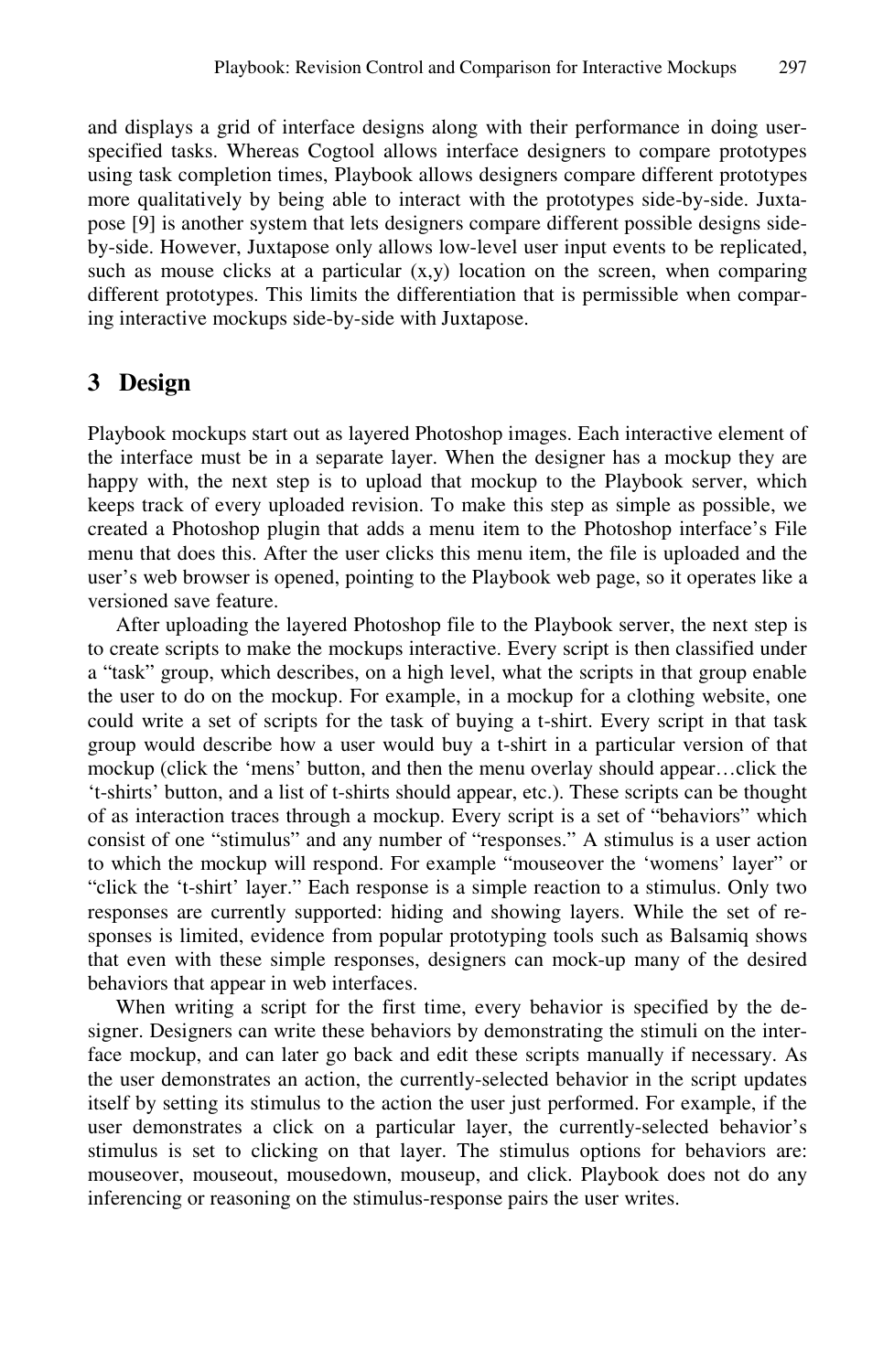

**Fig. 1.** The user is mapping stimuli and responses from the script on the left to the script on the right. Equivalent objects have a line between them. For example, a click on the "MENS" layer in the left mockup is equivalent to a mouseover of the "MENS" layer in the right mockup. When whole behaviors are equivalent, Playbook uses curly braces and a single line between the behaviors to reduce clutter. The mappings between mockup stimuli and responses are used to allow the user to interact with multiple interactive mockups simultaneously.

Every script is tied to a particular mockup (but may be used across versions of that mockup), because it uses layers that may only be in that mockup. However, we wanted to give the designer the ability to easily apply old scripts to new mockups. For example, if a designer writes a script for version 1 of a mockup, and makes some minor tweaks to the graphics between version 1 and version 2, we did not want the designer to have to rewrite the scripts that they wrote for version 1. Thus, after the user writes a script, Playbook automatically tries to apply the script to new versions of that mockup, and generates scripts for them. This is done by trying to replicate all of the behaviors from the previous script by looking for layers with the same name on the new version. If a behavior, or part of a behavior, refers to a layer name that is not in the new version, Playbook omits that part of the behavior. The designer must then verify these newly generated scripts before they can be used. As they are verifying the script, they can make any desired changes to its content.

One of the novel features of Playbook is the interface "compare" feature, which allows designers to compare interactive versions of their mockups by interacting with both simultaneously. We designed the compare feature to allow mockups with very different user interfaces to be compared. Allowing the designer to specify which actions are 'equivalent' on different interfaces enables this. When designing the compare feature, the first important design issue that needed to be addressed was: at what granularity should designers be able to specify equivalence: complete behaviors or individual stimuli and responses? We decided to allow designers to specify equivalencies of stimuli and responses because it increased the flexibility of what could be equivalent. Between interfaces, stimuli can be marked as equivalent to other stimuli, and responses can be marked as equivalent to other responses in a many-to-many relationship (any number of stimuli or behaviors can be marked as equivalent to any number of stimuli or behaviors in another mockup).

Another design issue was how and when designers would view and edit the equivalency relationships. We believe that the most natural way of visualizing equivalency relationships is by drawing lines between equivalent stimuli and responses, as shown in the center of Figure 1.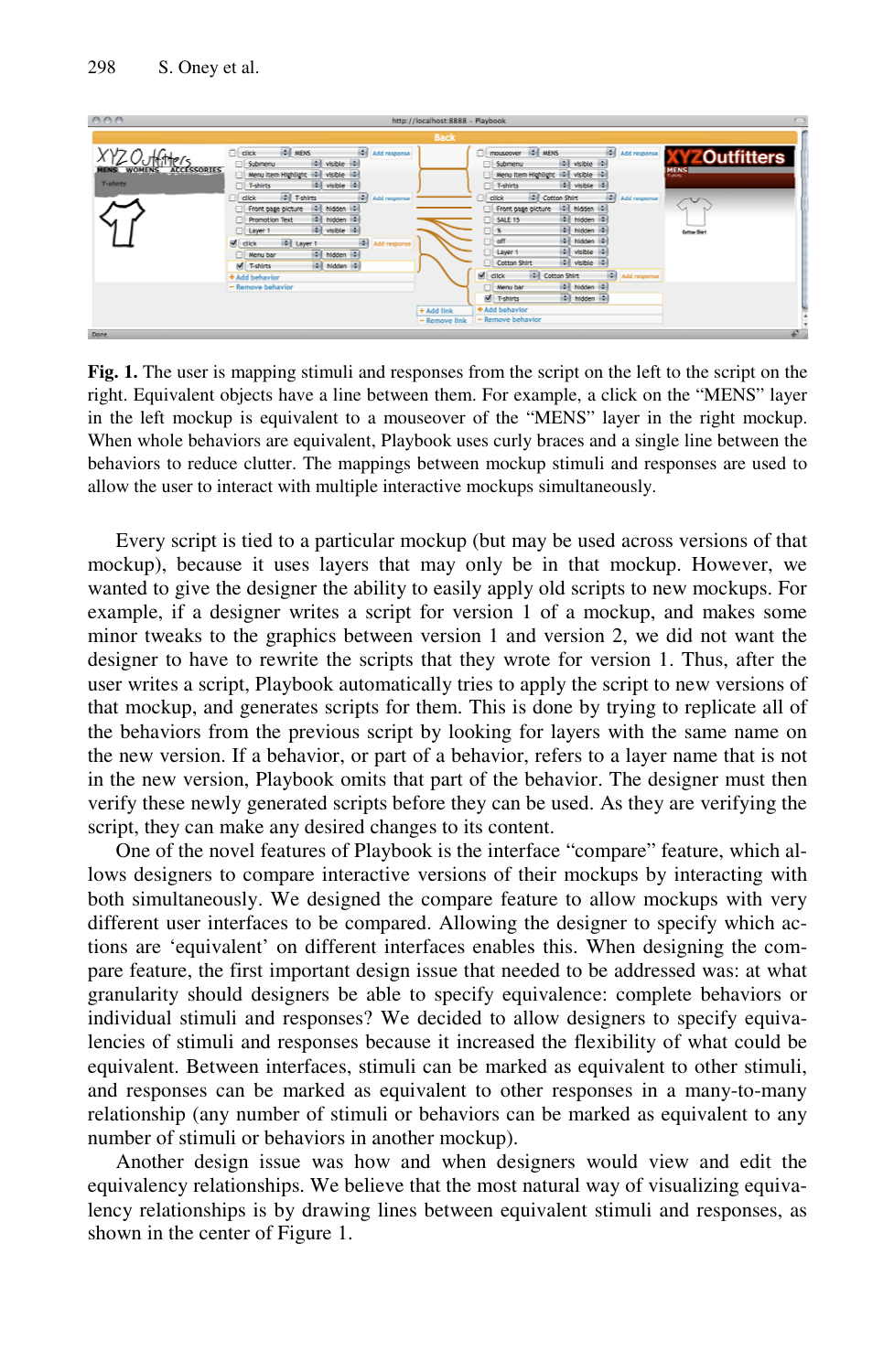These equivalency relationships between actions can only be specified in scripts within a task. For example, the 'buy a t-shirt' script in mockup version 1 can only have equivalency mappings with the 'buy a t-shirt' script in mockup version 2; mappings cannot be made across tasks. When Playbook generates a script for a new mockup based on an old script, it automatically generates a set of equivalency relationships that can be verified, discarded, or augmented by the designer.

The equivalency connections are the basis for how Playbook allows the user to interact with multiple prototypes at the same time. When the user performs an action (stimulus) on one interactive mockup, Playbook then looks for the equivalent stimulus on any other mockups that are running. If there is an equivalent stimulus, Playbook simulates the stimulus on that prototype. If not, Playbook looks at the responses for the original stimulus. For every response, Playbook looks for equivalent responses in the other mockup, and simulates the stimulus responsible for that response. If the layer responsible for that stimulus on the equivalent prototype is not visible, Playbook still executes the stimulus, giving the designer a warning.

One of the benefits of Playbook being a web platform is that it enables multiple people to easily share the interactive prototypes. Playbook provides menu items to allow users to download a previous mockup as a Photoshop file, make changes to the mockup through Photoshop, and re-upload it to the Playbook server as a new version. Further, Playbook generates small HTML snippets that allow these interactive mockups to be easily embedded into other webpages. One could, for example, embed an interactive mockup into a wiki page that describes the interface and use the interactive mockup as a working example.

#### **4 Implementation**

Because it is a web-based interface, Playbook was implemented almost entirely in JavaScript. Using Photoshop's built-in JavaScript plugin capability, we added an "Upload to Playbook server" menu item to the Photoshop File Menu. On the Playbook server, the Photoshop file is processed, splitting the layers into separate image files. The Playbook server runs a copy of Photoshop and uses another Photoshop script to create the web version of the layer image so it can be used by the mockup.

The Playbook server stores all of the information it contains about each mockup, layer, script, etc. in a database. Playbook's web interface, in turn, periodically updates itself by querying the database. This allows users to stay updated if other team members are using the Playbook interface at the same time. The web interface also periodically saves any changes that are made to scripts back to the database, so that the users' scripts will still be on the server after they leave the page.

#### **5 Conclusion and Future Work**

This paper presented Playbook, a system that allows designers to maintain and compare multiple revisions of interactive prototypes. Playbook is a proof-of-concept that shows that it is feasible to enable revision control and comparison of interactive mockups while working with the tools that interface designers currently use. We